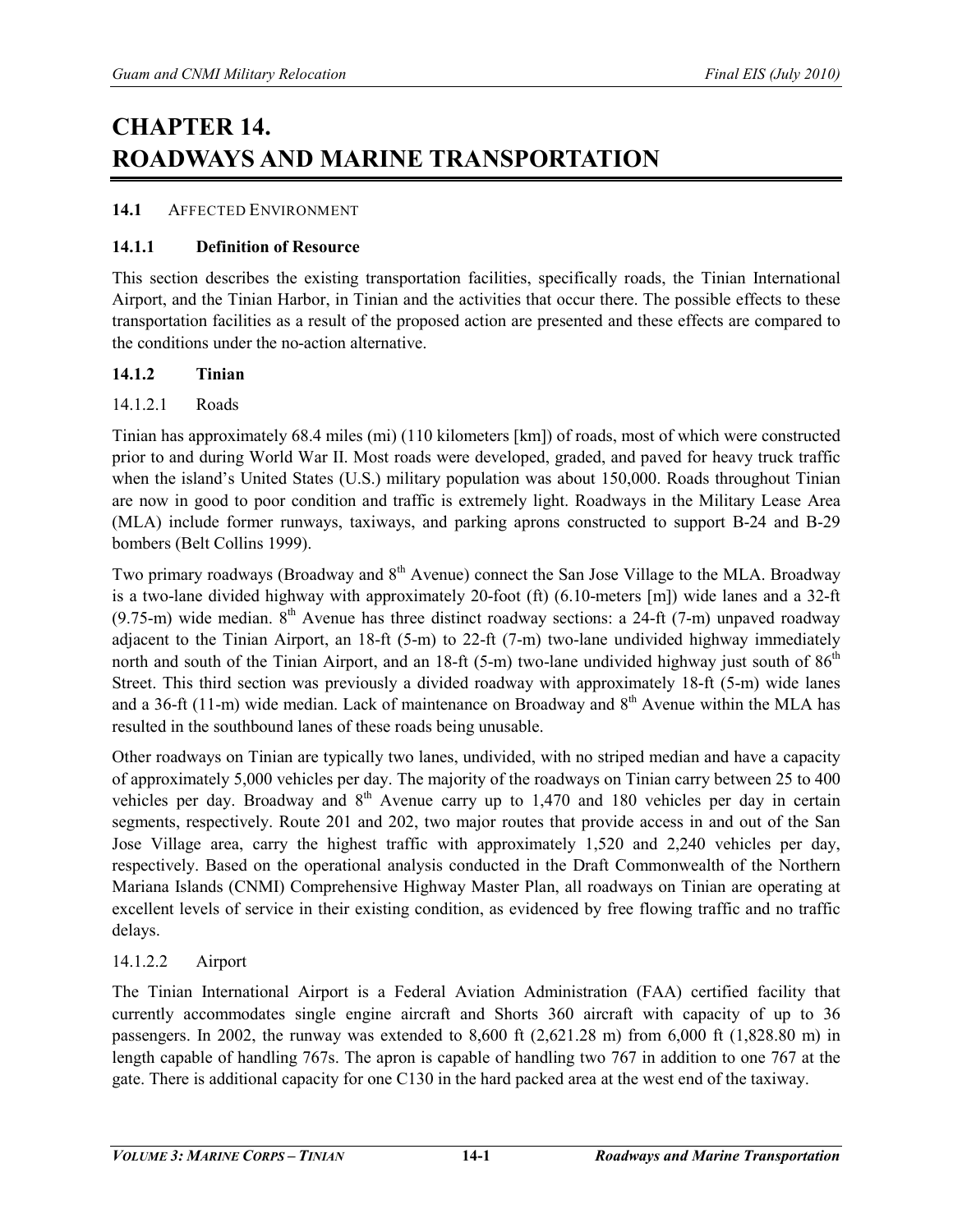# 14.1.2.3 Harbors

The affected environment discussed in this section is in the South region of Tinian. Tinian Harbor includes both the Inner Harbor near the town of Tinian and the Outer Harbor lying about 1.7 mi (2.8 km) off shore between Garguan Point and Carolinas Point. The Inner Harbor is entered via a channel that has a navigable width of 500 ft (152 m) and a minimum depth of 25 ft (7.6 m).

The Inner Harbor was constructed in 1944 to accommodate up to eight Liberty Ship cargo vessels (Belt Collins 1999). The main quay has a usable length of 2,200 ft (670 m) with depths varying between 25 and 29 ft (7.6 and 8.8 m) (Figure 14.2-1). There are two piers (pier 1 and pier 2) lying to the southwest of the main quay (Global Security 2008). Piers 1 and 2 are in a state of disrepair (Tinian Chamber of Commerce 2010). The Municipality of Tinian declared a state of emergency in October 2009 in order to repair these piers.

The Navy estimates that the main quay, or wharf, could handle up to 4,500 tons (4,082 metric tons) of cargo daily. The main quay is used to moor commercial barges operating between Tinian and Saipan and for hydrofoil ferry service for visitors from Saipan. Two stevedore companies service commercial shipping traffic. Gasoline and diesel fuel can be obtained at the Mobile Oil tank compound at the harbor. No tugboats operate in Tinian Harbor (Belt Collins 1999).

# **14.2** ENVIRONMENTAL CONSEQUENCES

# **14.2.1 Approach to Analysis**

# 14.2.1.1 Methodology

The need for the actions proposed on Tinian is to provide facilities to allow Marine Corps forces relocating to Guam to sustain their combat readiness that could not be accommodated on Guam. Construction and operation activities under the proposed action have been compared to the no-action alternative. There is no construction or modification of existing facilities at Tinian Harbor, Tinian International Airport, North Field or the roadways for training under the proposed action. Existing facilities would be used by existing modes of transportation.

# 14.2.1.2 Determination of Significance

A determination of significant adverse effect is made where the projected increase in transportation would exceed the infrastructure for that mode of transportation, such that the infrastructure would not be able to service additional demands while maintaining the same level of service for existing users.

# 14.2.1.3 Issues Identified during Public Scoping Process

As part of the analysis, concerns related to marine transportation that were mentioned by the public, including regulatory stakeholders, during the public scoping meetings were addressed. This included concern for the impact of the proposed military relocation on harbor and navigable waters. Respondents expressed a desire for the military to invest in improving the present harbor infrastructure and for undertaking necessary repairs to the harbor facility. The public expressed a desire to be informed of how the military control would affect local small craft operators who presently use the harbor facility. Concerns were also expressed regarding restriction of public access and movement through the harbor and airport due to military control. Specific comments regarding road transportation were not raised.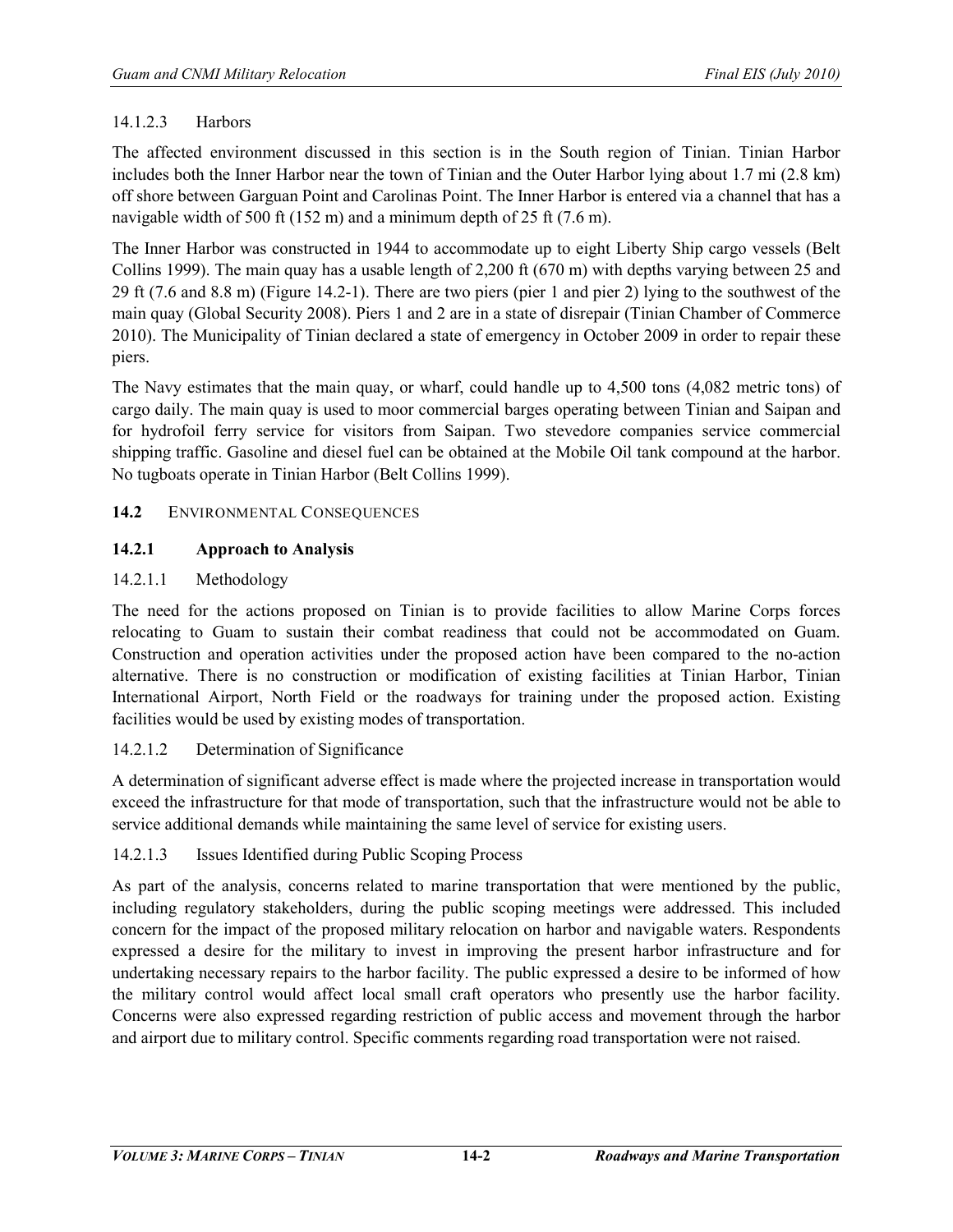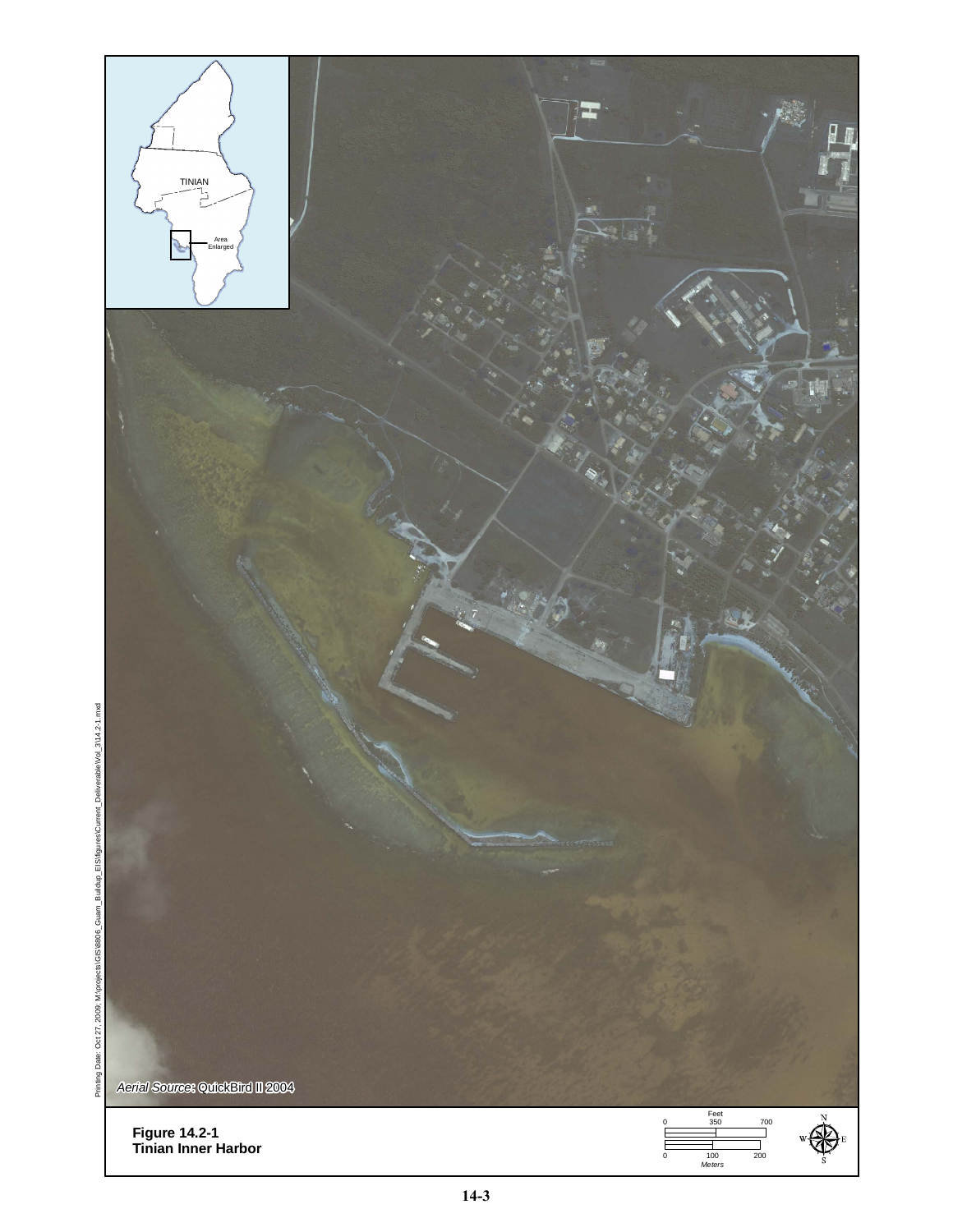However, access to tourist and historical locations within military zone was identified as a concern by the public.

# **14.2.2 Alternative 1 (Preferred Alternative)**

# 14.2.2.1 Tinian

#### Construction

No new transportation infrastructure would be required for implementation of Alternative 1 at Tinian. There is no construction or modification of existing facilities at Tinian Harbor, Tinian International Airport, North Field or on the roadways for the training related to the relocation. There would be no impact to marine transportation.

#### Operation

# *Roads*

Under the proposed training, 200 to 400 personnel would be transported between Andersen Air Force Base (AFB) North Field on Guam to Tinian International Airport (West Field) on Tinian, depending on the type of aircraft. Frequency of the training would be approximately one week per month. The various routes proposed to transport the personnel from the airport would be on foot or by contracted bus service with the exception of up to four humvees for ammunition and equipment.

The range area would not be accessible by non-participating personnel during training, including sufficient lead-time before training to ensure range area clearance. To facilitate range safety, ground access would be controlled by traffic control points on existing roads. This would maintain access to areas where training is not being conducted. Broadway would be closed during training. However, the public would be able to travel on  $8<sup>th</sup>$  Avenue, check in with personnel manning the first traffic control point. Once cleared by range control, they would proceed on  $8<sup>th</sup>$  Avenue, checking in with each successive traffic control point until clear of the training area. The additional traffic proposed by transporting personnel, equipment, and ammunition from the airport to the ranges would not exceed the existing capacity of the roadways; impacts to roadways would be less than significant.

# *Airport*

There is no construction or modification proposed at the airport for training. As indicated above, air transport would be between Andersen AFB North Field on Guam to Tinian International Airport (West Field) on Tinian, depending on the type of aircraft. Only the C-17s need the use of the Tinian West Field Airport due to the runway requirements for these aircraft and there would be 2 airlifts to transport 200 Marines and 4 airlifts to transport 400 Marines per training event. No impacts to the Tinian International Airport are anticipated. In addition, public access to the Tinian International Airport would not be impacted.

# *Harbors*

If equipment is moved by barge, one single barge would be able to carry the equipment necessary to support the estimated 200 to 400 Marine training evolution. The harbor currently accommodates this type of marine vessel activity on a regular basis. Therefore, the addition of one barge per month would result in no impact to marine transportation in Tinian Harbor.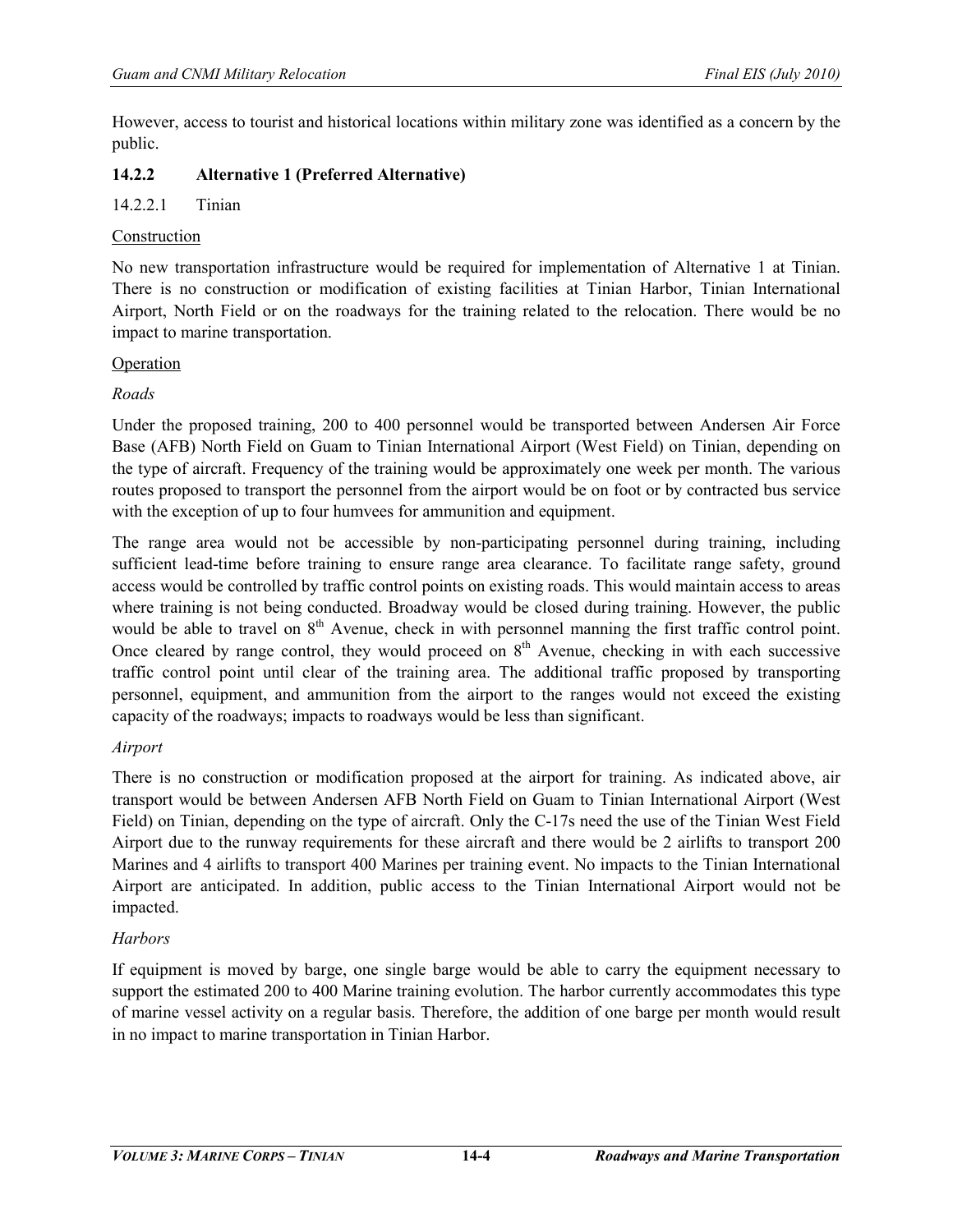#### 14.2.2.2 Summary of Alternative 1 Impacts

Table 14.2-1 summarizes Alternative 1 impacts.

| Area   | Project<br><i>Activities</i> | <b>Project Specific Impacts</b>                                                                                  |  |
|--------|------------------------------|------------------------------------------------------------------------------------------------------------------|--|
| Tinian | Construction                 | Less than significant impact to roads; no impact to the airport or to marine<br>transportation in Tinian Harbor. |  |
|        | Operation                    | Less than significant impact to roads; no impact to the airport or to marine<br>transportation in Tinian Harbor. |  |

#### 14.2.2.3 Alternative 1 Proposed Mitigation Measures

No mitigation measures are suggested for Alternative 1.

#### **14.2.3 Alternative 2**

#### 14.2.3.1 Tinian

#### Construction

The impacts for Alternative 2 are the same as Alternative 1.

#### Operation

#### *Roads*

Under the proposed training, 200 to 400 personnel would be transported between Andersen AFB North Field on Guam to either the bivouac area, Tinian North Field, or Tinian International Airport (West Field) on Tinian, depending on the type of aircraft. Frequency of the training would be approximately one week per month. The various routes proposed to transport the personnel from the airport would be on foot or by contracted bus service with the exception of up to four humvees for ammunition and equipment. The range area would not be accessible by non-participating personnel during training, including sufficient lead-time before training to ensure range area clearance. To facilitate range safety, ground access would be controlled by traffic control points on existing roads. This would maintain access to areas where training is not being conducted. Broadway would be closed during training. However, the public would be able to travel on  $8<sup>th</sup>$  Avenue, check in with personnel manning the first traffic control point. Once cleared by range control, they would proceed on  $8<sup>th</sup>$  Avenue, checking in with each successive traffic control point until clear of the training area. The additional traffic proposed by transporting personnel, equipment, and ammunition from the airport to the ranges would not exceed the existing capacity of the roadways; impacts to roadways would be less than significant.

#### *Airport*

The impacts for Alternative 2 are the same as Alternative 1.

# *Harbors*

The impacts for Alternative 2 are the same as Alternative 1.

# 14.2.3.2 Summary of Alternative 2 Impacts

Table 14.2-2 summarizes Alternative 2 impacts.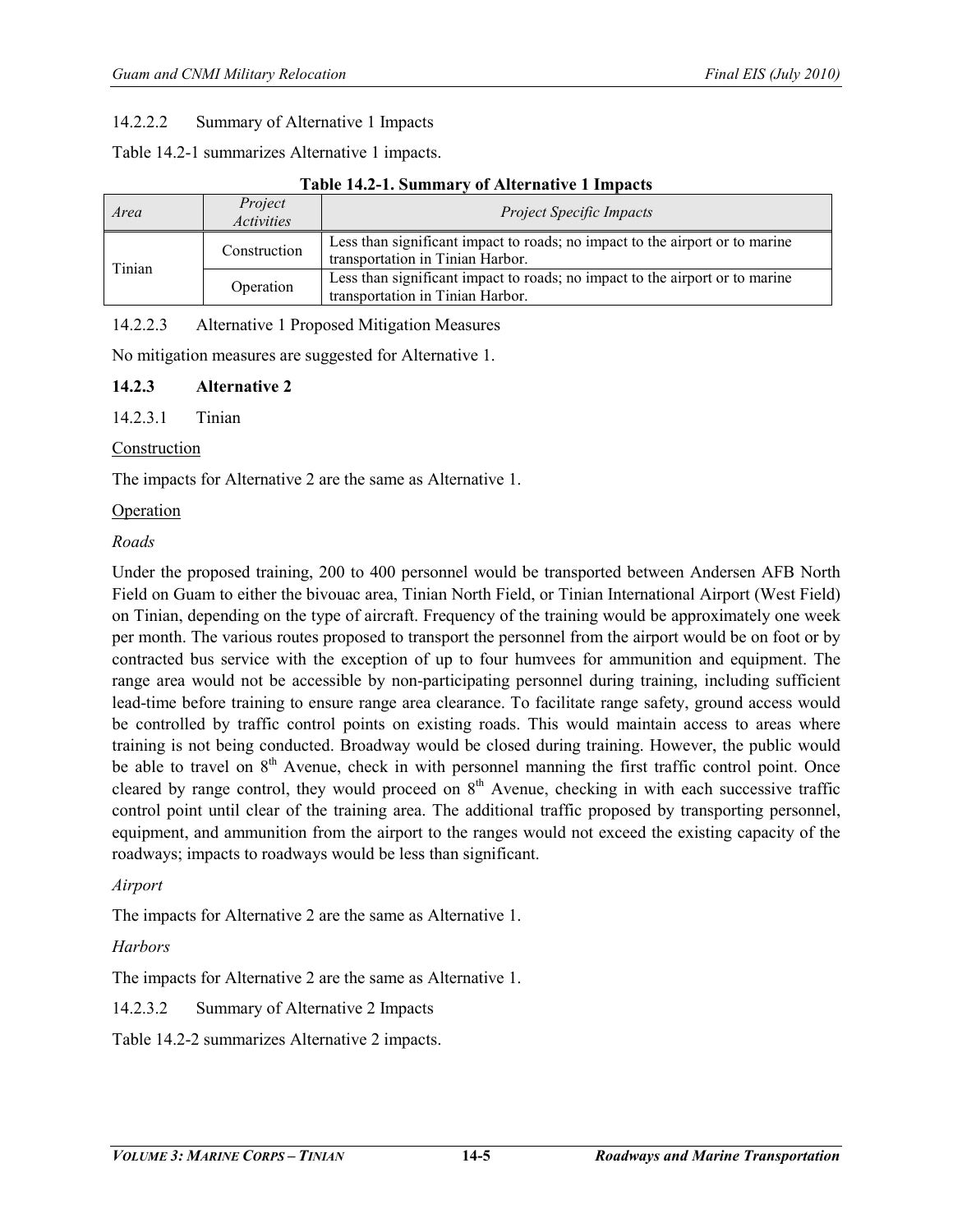| Area   | Project<br><i>Activities</i> | <b>Project Specific Impacts</b>                                                                                  |  |
|--------|------------------------------|------------------------------------------------------------------------------------------------------------------|--|
| Tinian | Construction                 | Less than significant impact to roads; no impact to the airport or to marine<br>transportation in Tinian Harbor. |  |
|        | Operation                    | Less than significant impact to roads; no impact to the airport or to marine<br>transportation in Tinian Harbor. |  |

#### **Table 14.2-2. Summary of Alternative 2 Impacts**

# 14.2.3.3 Alternative 2 Proposed Mitigation Measures

No mitigation measures are suggested for Alternative 2.

# **14.2.4 Alternative 3**

14.2.4.1 Tinian

# Construction

The impacts for Alternative 3 are the same as Alternative 1.

# Operation

# *Roads*

Under the proposed training, 200 to 400 personnel would be transported between Andersen AFB North Field on Guam to either the bivouac area, Tinian North Field, or Tinian International Airport (West Field) on Tinian, depending on the type of aircraft. Frequency of the training would be approximately one week per month. The various routes proposed to transport the personnel from the airport would be on foot or by contracted bus service with the exception of up to four humvees for ammunition and equipment. The range area would not be accessible by non-participating personnel during training, including sufficient lead-time before training to ensure range area clearance. To facilitate range safety, ground access would be controlled by traffic control points on existing roads. This would maintain access to areas where training is not being conducted. Broadway and  $86<sup>th</sup>$  Street would be closed during training. However, the public would be able to travel on  $8<sup>th</sup>$  Avenue through the unpaved section west of the Tinian Airport, check in with personnel manning the first traffic control point. Once cleared by range control, they would proceed on  $8<sup>th</sup>$  Avenue, checking in with each successive traffic control point until clear of the training area. The additional traffic proposed by transporting personnel, equipment, and ammunition from the airport to the ranges would not exceed the existing capacity of the roadways; impacts to roadways would be less than significant.

# *Airport*

The impacts for Alternative 3 are the same as Alternative 1.

# *Harbors*

The impacts for Alternative 3 are would be the same as Alternative 1.

# 14.2.4.2 Summary of Alternative 3 Impacts

Table 14.2-3 summarizes Alternative 3 impacts.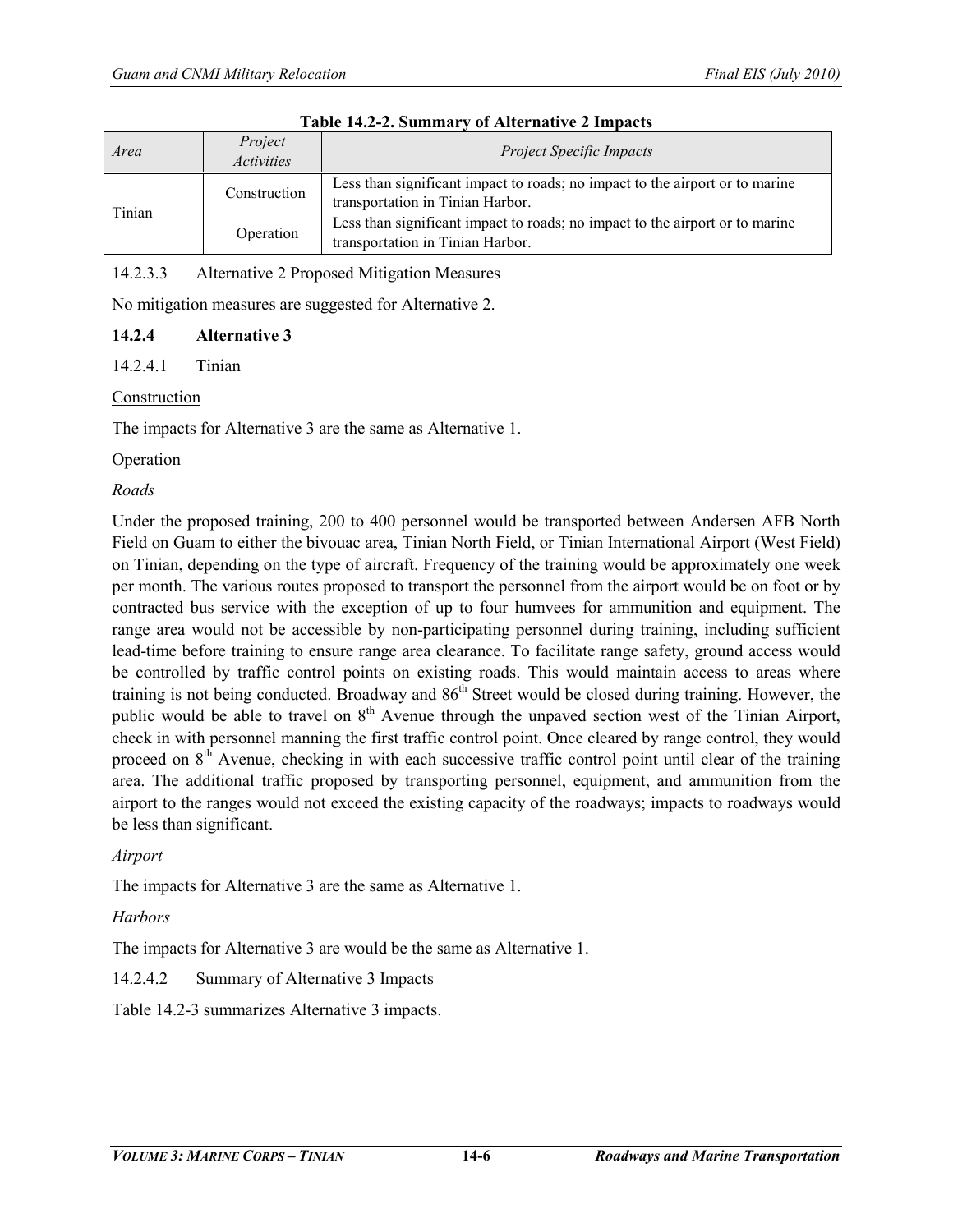| Area   | Project<br><i>Activities</i> | <b>Project Specific Impacts</b>                                                                                  |  |
|--------|------------------------------|------------------------------------------------------------------------------------------------------------------|--|
| Tinian | Construction                 | Less than significant impact to roads; no impact to the airport or to marine<br>transportation in Tinian Harbor. |  |
|        | Operation                    | Less than significant impact to roads; no impact to the airport or to marine<br>transportation in Tinian Harbor. |  |

|  |  | Table 14.2-3. Summary of Alternative 3 Impacts |  |
|--|--|------------------------------------------------|--|
|--|--|------------------------------------------------|--|

14.2.4.3 Alternative 3 Proposed Mitigation Measures

No mitigation measures are suggested for Alternative 3.

# **14.2.5 No-Action Alternative**

Under the no-action, no new construction or new training activities associated with the Marine Corps relocation to Guam would occur in Tinian, and the Marine Corps would not meet training needs and requirements in support of the proposed action. The purpose and need for training in Tinian as described in Chapter 1 would not be met. Existing operations on Tinian would continue. Therefore, the no-action alternative would result in no impacts to roadways. Since there is no proposed construction or transportation of Marines or supplies by ship or barge, there would be no impact to marine transportation in Tinian Harbor.

# **14.2.6 Summary of Impacts**

Table 14.2-4 summarizes the potential impacts of each action alternative and the no-action alternative. A text summary is provided below.

| Alternative 1        | Alternative 2 | Alternative 3 | No-Action Alternative |
|----------------------|---------------|---------------|-----------------------|
| Roads                |               |               |                       |
| <b>LSI</b>           | LSI           | LSI           | NI                    |
| <b>Airport</b>       |               |               |                       |
| NI                   | NI            | NI            | NI                    |
| <b>Tinian Harbor</b> |               |               |                       |
|                      |               | NI            |                       |

**Table 14.2-4. Summary of Impacts** 

*Legend:*  $LSI = Less than significant impact, NI = No impact.$ 

# **14.2.7 Summary of Proposed Mitigation Measures**

Table 14.2-5 summarizes the proposed mitigation measures.

| Alternative 1        | Alternative 2 | Alternative 3 |
|----------------------|---------------|---------------|
| <b>Roads</b>         |               |               |
| None<br>$\bullet$    | None          | None          |
| <b>Airport</b>       |               |               |
| None<br>$\bullet$    | None          | None          |
| <b>Tinian Harbor</b> |               |               |
| None                 | None          | None          |